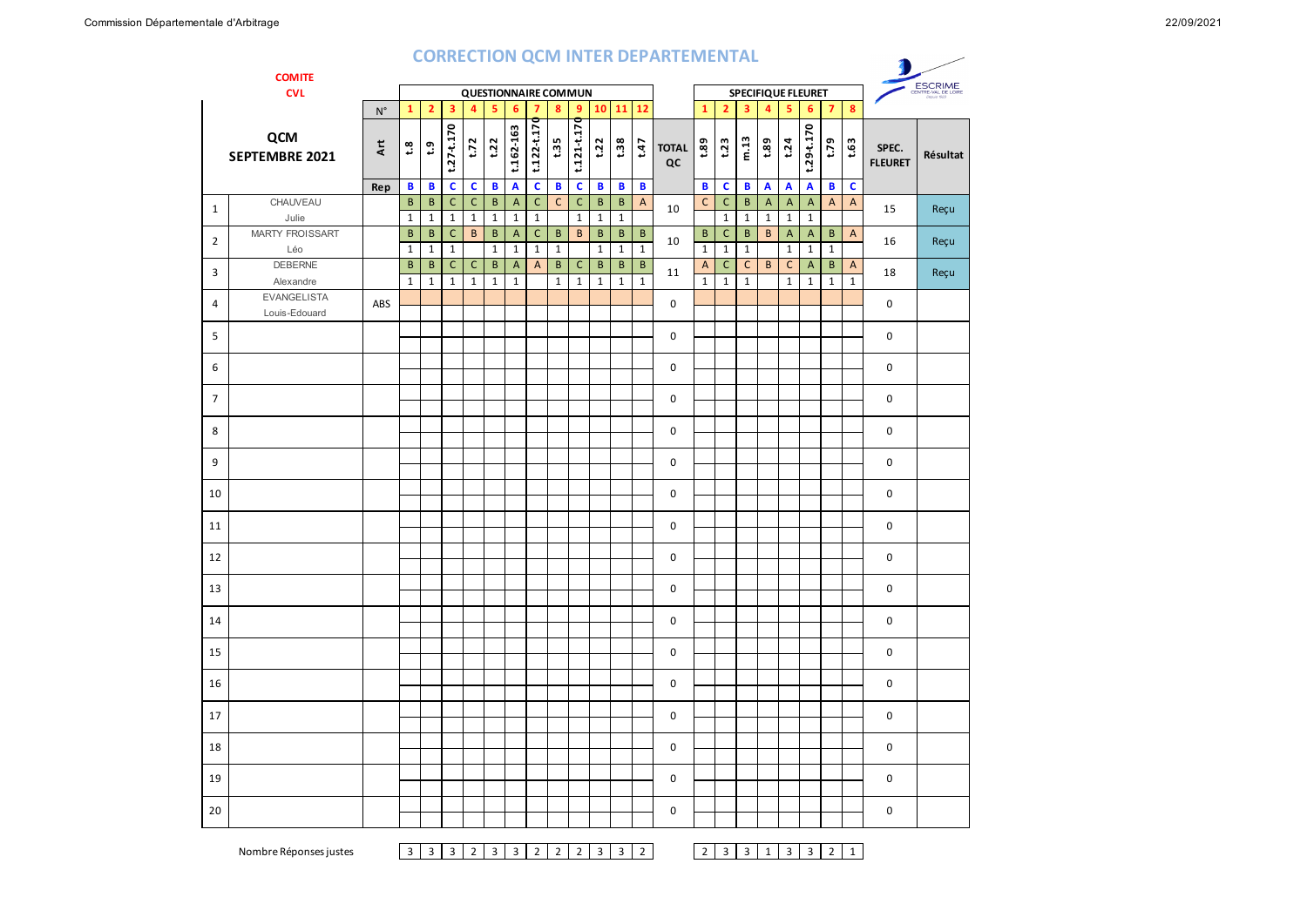| <b>COMITE</b>  |                              |             |                           |                           |                              |              |                   |                   |                             |                 |                             |                             |                         |                          |                    |                   |                              |                   |                        |                           |                             |                   |                          |                  |              |
|----------------|------------------------------|-------------|---------------------------|---------------------------|------------------------------|--------------|-------------------|-------------------|-----------------------------|-----------------|-----------------------------|-----------------------------|-------------------------|--------------------------|--------------------|-------------------|------------------------------|-------------------|------------------------|---------------------------|-----------------------------|-------------------|--------------------------|------------------|--------------|
|                | <b>CVL</b>                   |             |                           |                           |                              |              |                   |                   |                             |                 | <b>QUESTIONNAIRE COMMUN</b> |                             |                         |                          |                    |                   |                              |                   | <b>SPECIFIQUE EPEE</b> | <b>ESCRIME</b>            |                             |                   |                          |                  |              |
|                |                              | $N^{\circ}$ | $\mathbf{1}$              | $\overline{2}$            | 3                            | 4            | 5                 | 6                 | 7                           | 8               | 9                           | 10                          | 11                      | 12                       |                    | $\mathbf{1}$      | $\overline{2}$               | 3                 | 4                      | 5                         | 6                           | $\overline{7}$    | 8                        |                  |              |
|                | QCM<br><b>SEPTEMBRE 2021</b> | ξ           | $\boldsymbol{\mathsf{S}}$ | $\mathbf{c}$              | $t.27 - t.170$               | t.72         | t.22              | t.162-163         | $t.122 - t.170$             | $t\mathbf{.35}$ | $t.121 - t.170$             | t.22                        | t.38                    | t.47                     | <b>TOTAL</b><br>QC | t.94              | t.90-t.170                   | $t.29 - t.170$    | m.18                   | t.95                      | 90-t.170<br>ئە              | t.38              | $.94 - 0.95$             | <b>SPEC.EPEE</b> | Résultat     |
|                |                              | Rep         | B                         | B                         | $\mathbf c$                  | $\mathbf c$  | B                 | A                 | C                           | B               | C                           | B                           | B                       | B                        |                    | B                 | C                            | В                 | B                      | B                         | c                           | C                 | B                        |                  |              |
| $\mathbf{1}$   | LANGLAIS                     |             | B                         | B                         | $\mathsf{C}$                 | $\mathsf{C}$ | B                 | A                 | С                           | B               | B                           | B                           | B                       | $\overline{A}$           | 10                 | B                 | $\mathsf{C}$                 | B                 | B                      | $\boldsymbol{\mathsf{A}}$ | $\mathsf{C}$                | B                 | B                        | 16               | Reçu         |
|                | Alize                        |             | $\mathbf{1}$              | $\mathbf 1$               | $1\,$                        | $1\,$        | $\mathbf{1}$      | $\mathbf 1$       | $\mathbf 1$                 | $\mathbf{1}$    |                             | $\mathbf{1}$                | $\mathbf{1}$            |                          |                    | $\mathbf{1}$      | $\mathbf{1}$                 | $\mathbf{1}$      | $\mathbf{1}$           |                           | $\mathbf{1}$                |                   | $\mathbf{1}$             |                  |              |
| 2              | <b>BELKACIM</b>              |             | B<br>$\mathbf{1}$         | $\sf{B}$<br>$\mathbf{1}$  | $\mathsf C$<br>$\mathbf{1}$  | B            | A                 | A<br>$\mathbf{1}$ | $\mathsf C$<br>$\mathbf{1}$ | $\overline{A}$  | C<br>$\mathbf{1}$           | $\mathsf B$<br>$\mathbf{1}$ | $\sf B$<br>$\mathbf{1}$ | $\sf{B}$<br>$\mathbf{1}$ | 9                  | B<br>$\mathbf{1}$ | $\mathsf C$<br>$\mathbf{1}$  | $\mathsf{C}$      | $\mathsf{C}$           | B<br>$\mathbf{1}$         | $\mathsf C$<br>$\mathbf{1}$ | B                 | $\sf{B}$<br>$\mathbf{1}$ | 14               | Ajourné      |
|                | Kaci<br><b>HARAR</b>         |             |                           |                           |                              |              |                   |                   |                             |                 |                             |                             |                         |                          |                    |                   |                              |                   |                        |                           |                             |                   |                          |                  |              |
| 3              | Blanche                      |             |                           |                           |                              |              |                   |                   |                             |                 |                             |                             |                         |                          | $\mathbf 0$        |                   |                              |                   |                        |                           |                             |                   |                          | 0                |              |
|                | <b>TRONCHE</b>               |             |                           |                           |                              |              |                   |                   |                             |                 |                             |                             |                         |                          |                    |                   |                              |                   |                        |                           |                             |                   |                          |                  |              |
| $\overline{4}$ | Alexandre                    | <b>ABS</b>  |                           |                           |                              |              |                   |                   |                             |                 |                             |                             |                         |                          | 0                  |                   |                              |                   |                        |                           |                             |                   |                          | 0                |              |
|                | <b>GAZEAU</b>                |             | B                         | B                         | C                            | B            | B                 | B                 | C                           | $\mathsf{C}$    | C                           | B                           | B                       | B                        |                    | B                 | C                            | B                 | C                      | A                         | $\mathsf{C}$                | C                 | B                        |                  |              |
| 5              | Maël                         |             | $\mathbf{1}$              | $\mathbf 1$               | $\mathbf{1}$                 |              | $\mathbf{1}$      |                   | $\mathbf{1}$                |                 | $\mathbf{1}$                | $\mathbf{1}$                | $\mathbf{1}$            | $\mathbf{1}$             | 9                  | $\mathbf{1}$      | $\mathbf{1}$                 | $\mathbf{1}$      |                        |                           | $\mathbf{1}$                | $\mathbf{1}$      | $\mathbf{1}$             | 15               | Reçu         |
| 6              | <b>BRION</b>                 |             | $\sf{B}$                  | $\sf B$                   | $\mathsf C$                  | $\mathsf{B}$ | $\mathsf B$       | B                 | $\mathsf C$                 | B               | $\overline{A}$              | B                           | B                       | B                        | B<br>9             |                   | $\mathsf C$                  | B                 | B                      | $\boldsymbol{\mathsf{A}}$ | $\mathsf C$                 | B                 | B                        | 15               | Reçu<br>Reçu |
|                | Alexys                       |             | $\mathbf{1}$              | $\mathbf 1$               | $\mathbf{1}$                 |              | $\mathbf{1}$      |                   | $\mathbf 1$                 | $\mathbf{1}$    |                             | $\mathbf{1}$                | $\mathbf{1}$            | $\mathbf{1}$             |                    | $\mathbf{1}$      | $\mathbf{1}$                 | $\mathbf{1}$      | $\mathbf{1}$           |                           | $\mathbf{1}$                |                   | $\mathbf{1}$             |                  |              |
| 7              | <b>EGIOLE</b>                |             | $\overline{A}$            | B                         | $\mathsf C$                  | $\mathsf{B}$ | B                 | $\overline{A}$    | C                           | B               | $\mathsf{C}$                | $\mathsf{B}$                | $\mathsf{B}$            | $\sf B$                  | 10                 | $\sf{B}$          | $\mathsf A$                  | B                 | B                      | $\mathsf{A}$              | $\mathsf C$                 | $\sf{B}$          | B                        | 15               |              |
|                | Maxime                       |             |                           | $\mathbf 1$               | $\mathbf 1$                  |              | $\mathbf 1$       | $\mathbf{1}$      | $\mathbf 1$                 | $\mathbf{1}$    | $\mathbf{1}$                | $\mathbf 1$                 | $\mathbf{1}$            | $\mathbf{1}$             |                    | $\mathbf{1}$      |                              | $\mathbf{1}$      | $\mathbf{1}$           |                           | $\mathbf 1$                 |                   | $\mathbf{1}$             |                  |              |
| 8              | <b>SEVOT</b>                 |             | B                         | $\boldsymbol{\mathsf{A}}$ | $\mathsf C$                  | $\mathsf C$  | $\overline{B}$    | B                 | $\mathsf C$                 | $\sf{B}$        | $\mathsf C$                 | $\sf B$                     | $\sf B$                 | $\sf B$                  | 10                 | B                 | $\mathsf C$                  | B                 | B                      | $\mathsf{A}$              | $\overline{\mathsf{C}}$     | $\mathsf C$       | $\sf{B}$                 | 17               | Reçu         |
|                | Slava                        |             | $\mathbf{1}$              |                           | $\mathbf{1}$                 | $1\,$        | $\mathbf 1$       |                   | $\mathbf 1$                 | $\mathbf{1}$    | $\mathbf 1$                 | $\mathbf{1}$                | $\mathbf 1$             | $\mathbf{1}$             |                    | $\mathbf{1}$      | $\mathbf{1}$                 | $\mathbf{1}$      | $\mathbf{1}$           |                           | $\mathbf{1}$                | $\mathbf{1}$      | $\mathbf{1}$             |                  |              |
| 9              | <b>LORIERE</b>               |             | B                         | B                         | $\mathsf C$                  | $\mathsf{B}$ | B                 | A                 | $\mathsf C$                 | $\mathsf{C}$    | $\sf B$                     | B                           | $\sf B$                 | $\sf B$                  | 9                  | $\sf{B}$          | $\mathsf C$                  | B                 | B                      |                           | $\mathsf C$                 | C                 | $\mathsf{C}$             | 15               | Reçu         |
|                | Marine                       |             | $\mathbf 1$               | $\mathbf 1$               | $1\,$                        |              | $\mathbf{1}$      | $\mathbf{1}$      | $\mathbf 1$                 |                 |                             | $\mathbf{1}$                | $\mathbf{1}$            | $\mathbf{1}$             |                    | $\mathbf{1}$      | $\mathbf{1}$                 | $\mathbf{1}$      | $\mathbf{1}$           |                           | $\mathbf{1}$                | $\mathbf{1}$      |                          |                  | Ajourné      |
| 10             | <b>RUFIER</b>                |             | B<br>$\mathbf{1}$         | B<br>$\mathbf 1$          | $\mathsf{C}$<br>$\mathbf{1}$ | B            | B<br>$\mathbf{1}$ | A<br>$\mathbf{1}$ | B                           | C               | B                           | B<br>$\mathbf{1}$           | B<br>$\mathbf{1}$       | B<br>$\mathbf{1}$        | 8                  | B<br>$\mathbf{1}$ | $\mathsf{C}$<br>$\mathbf{1}$ | B<br>$\mathbf{1}$ | B<br>$\mathbf{1}$      | C                         | $\mathsf{A}$                | С<br>$\mathbf{1}$ | B<br>$\mathbf{1}$        | 14               |              |
|                | Lordson<br><b>AECK</b>       |             | $\sf{B}$                  | B                         | $\mathsf C$                  | $\mathsf{B}$ | B                 | $\overline{A}$    | $\mathsf C$                 | B               | $\mathsf C$                 | $\sf B$                     | B                       | $\mathsf{A}$             |                    | $\sf{B}$          | $\mathsf C$                  | B                 | $\mathsf C$            | $\sf{B}$                  | $\mathsf C$                 | $\sf{B}$          | B                        |                  |              |
| 11             | Esteban                      |             | $\mathbf 1$               | $\mathbf 1$               | $\mathbf{1}$                 |              | $\mathbf{1}$      | $\mathbf 1$       | $\mathbf{1}$                | $\mathbf{1}$    | $\mathbf{1}$                | $\mathbf{1}$                | $\mathbf{1}$            |                          | 10                 | $\mathbf{1}$      | $\mathbf{1}$                 | $\mathbf{1}$      |                        | $\mathbf 1$               | $\mathbf{1}$                |                   | $\mathbf{1}$             | 16               | Reçu         |
|                | <b>DAUBRICOURT</b>           |             | $\sf{B}$                  | B                         | $\mathsf{C}$                 | $\mathsf C$  | B                 | $\mathsf{C}$      | $\mathsf{C}$                | $\sf{B}$        | $\sf B$                     | $\mathsf{B}$                | $\sf B$                 | B                        |                    | B                 | $\mathsf C$                  | B                 | $\mathsf A$            | $\sf{B}$                  | $\overline{\mathsf{C}}$     | B                 | $\sf{B}$                 |                  |              |
| 12             | Mathéo                       |             | $\mathbf{1}$              | $\mathbf{1}$              | $\mathbf{1}$                 | $\mathbf{1}$ | $\mathbf{1}$      |                   | $\mathbf{1}$                | $\mathbf{1}$    |                             | $\mathbf{1}$                | $\mathbf{1}$            | $\mathbf{1}$             | 10                 | $\mathbf{1}$      | $\mathbf{1}$                 | $\mathbf{1}$      |                        | $\mathbf{1}$              | $\mathbf{1}$                |                   | $\mathbf{1}$             | 16               | Reçu         |
|                | <b>GRESSIN</b>               |             | B                         | B                         | $\mathsf{C}$                 | $\mathsf{C}$ | B                 | $\mathsf{A}$      | $\mathsf C$                 | B               | C                           | B                           | B                       | $\sf B$                  |                    | B                 | $\mathsf C$                  | B                 | B                      | B                         | A                           | C                 | B                        |                  |              |
| 13             | Anthonin                     |             | $\mathbf 1$               | $\mathbf 1$               | $1\,$                        | $1\,$        | $\mathbf{1}$      | $\mathbf{1}$      | $\mathbf 1$                 | $\mathbf 1$     | $\mathbf{1}$                | $\mathbf 1$                 | $\mathbf{1}$            | $\mathbf{1}$             | 12                 | $\mathbf{1}$      | $\mathbf{1}$                 | $\mathbf{1}$      | $\mathbf{1}$           | $\mathbf 1$               |                             | $\mathbf{1}$      | $\mathbf{1}$             | 19               | Reçu         |
|                | <b>TAECK</b>                 |             | B                         | $\sf{B}$                  | $\overline{A}$               | $\mathsf{C}$ | B                 | $\overline{A}$    | $\mathsf{C}$                | B               | $\sf B$                     | B                           | $\sf B$                 | $\sf{B}$                 | 10                 | B                 | $\mathsf C$                  | B                 | $\mathsf{C}$           | $\boldsymbol{\mathsf{A}}$ | A                           | $\sf{B}$          | $\sf{B}$                 | 14               |              |
| 15             | Titouan                      |             | $\mathbf{1}$              | $\mathbf{1}$              |                              | $\mathbf{1}$ | $\mathbf{1}$      | $\mathbf{1}$      | $\mathbf{1}$                | $\mathbf 1$     |                             | $\mathbf{1}$                | $\mathbf{1}$            | $\mathbf{1}$             |                    | $\mathbf{1}$      | $\mathbf{1}$                 | $\mathbf{1}$      |                        |                           |                             |                   | $\mathbf{1}$             |                  | Ajourné      |
| 15             |                              |             |                           |                           |                              |              |                   |                   |                             |                 |                             |                             |                         |                          | $\mathbf 0$        |                   |                              |                   |                        |                           |                             |                   |                          | 0                |              |
|                |                              |             |                           |                           |                              |              |                   |                   |                             |                 |                             |                             |                         |                          |                    |                   |                              |                   |                        |                           |                             |                   |                          |                  |              |
| 16             |                              |             |                           |                           |                              |              |                   |                   |                             |                 |                             |                             |                         |                          | 0                  |                   |                              |                   |                        |                           |                             |                   |                          | 0                |              |
| 17             |                              |             |                           |                           |                              |              |                   |                   |                             |                 |                             |                             |                         |                          | $\mathbf 0$        |                   |                              |                   |                        |                           |                             |                   |                          | 0                |              |
|                |                              |             |                           |                           |                              |              |                   |                   |                             |                 |                             |                             |                         |                          |                    |                   |                              |                   |                        |                           |                             |                   |                          |                  |              |
| 18             |                              |             |                           |                           |                              |              |                   |                   |                             |                 |                             |                             |                         |                          | $\mathbf 0$        |                   |                              |                   |                        |                           |                             |                   |                          | 0                |              |
| 19             |                              |             |                           |                           |                              |              |                   |                   |                             |                 |                             |                             |                         |                          | 0                  |                   |                              |                   |                        |                           |                             |                   |                          | 0                |              |

 $12$  11 11 7 4 9 5 11